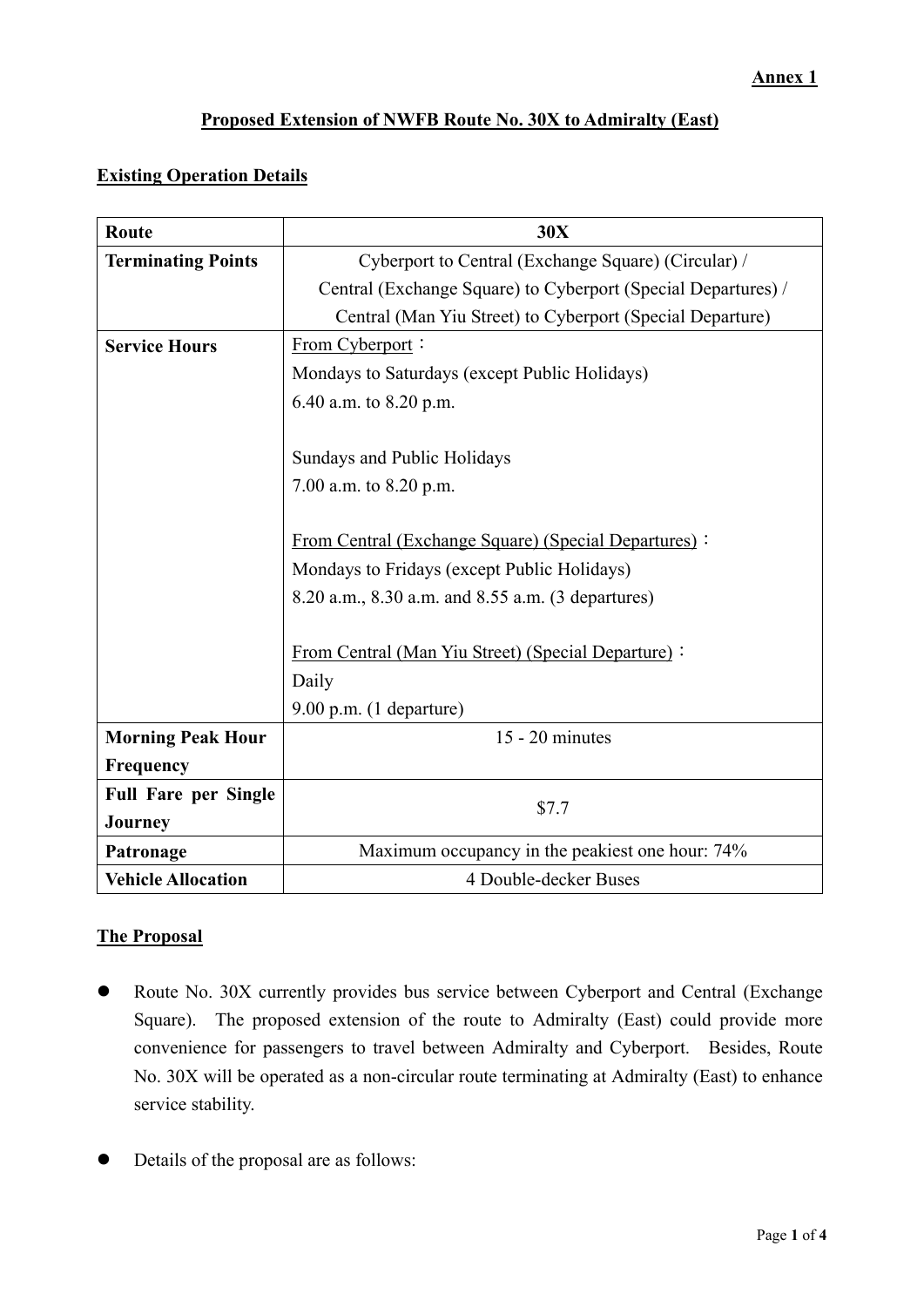| <b>Route</b>                                                                                                                                                                | 30X                                                                                                                                             |  |  |  |  |
|-----------------------------------------------------------------------------------------------------------------------------------------------------------------------------|-------------------------------------------------------------------------------------------------------------------------------------------------|--|--|--|--|
| <b>Terminating Points</b>                                                                                                                                                   | Cyberport to Admiralty (East)                                                                                                                   |  |  |  |  |
|                                                                                                                                                                             | Central (Exchange Square) to Cyberport (Special Departures) /                                                                                   |  |  |  |  |
|                                                                                                                                                                             | Central (Man Yiu Street) to Cyberport (Special Departure)                                                                                       |  |  |  |  |
| <b>Service Hours</b>                                                                                                                                                        | <b>From Cyberport:</b>                                                                                                                          |  |  |  |  |
|                                                                                                                                                                             | Mondays to Saturdays (except Public Holidays)                                                                                                   |  |  |  |  |
|                                                                                                                                                                             | 6.40 a.m. to 8.20 p.m. (Unchanged)                                                                                                              |  |  |  |  |
|                                                                                                                                                                             | Sundays and Public Holidays                                                                                                                     |  |  |  |  |
|                                                                                                                                                                             | 7.00 a.m. to 8.20 p.m. (Unchanged)                                                                                                              |  |  |  |  |
|                                                                                                                                                                             | From Admiralty (East):                                                                                                                          |  |  |  |  |
|                                                                                                                                                                             | Mondays to Saturdays (except Public Holidays)                                                                                                   |  |  |  |  |
|                                                                                                                                                                             | 7.10 a.m. to 8.55 p.m.                                                                                                                          |  |  |  |  |
|                                                                                                                                                                             | Sundays and Public Holidays                                                                                                                     |  |  |  |  |
|                                                                                                                                                                             | 7.30 a.m. to 8.55 p.m.                                                                                                                          |  |  |  |  |
|                                                                                                                                                                             | <b>From Central (Exchange Square) (Special Departures):</b>                                                                                     |  |  |  |  |
|                                                                                                                                                                             | Mondays to Fridays (except Public Holidays)                                                                                                     |  |  |  |  |
|                                                                                                                                                                             | 8.15 a.m., 8.35 a.m. and 8.55 a.m. (3 departures)                                                                                               |  |  |  |  |
|                                                                                                                                                                             | <b>From Central (Man Yiu Street) (Special Departure):</b>                                                                                       |  |  |  |  |
|                                                                                                                                                                             | Daily                                                                                                                                           |  |  |  |  |
|                                                                                                                                                                             | 9.00 p.m. (1 departure) (Unchanged)                                                                                                             |  |  |  |  |
| <b>Morning Peak Hour</b><br>Frequency                                                                                                                                       | 15-20 minutes (Unchanged)                                                                                                                       |  |  |  |  |
| <b>Routeing</b>                                                                                                                                                             | From Cyberport:                                                                                                                                 |  |  |  |  |
|                                                                                                                                                                             | Information Crescent, Cyberport Road, Victoria Road, Pok Fu Lam Road,                                                                           |  |  |  |  |
|                                                                                                                                                                             | Hill Road Flyover, Rumsey Street Flyover, Man Po Street, Man Yiu Street,                                                                        |  |  |  |  |
|                                                                                                                                                                             | <b>Connaught Place, Connaught Road Central, Harcourt Road, Cotton</b><br><b>Tree Drive Slip Road, Queensway, Tamar Street and Drake Street.</b> |  |  |  |  |
|                                                                                                                                                                             |                                                                                                                                                 |  |  |  |  |
|                                                                                                                                                                             | From Admiralty (East):<br>Rodney Street, Queensway, Arsenal Street, Harcourt Road, Connaught                                                    |  |  |  |  |
| Road Central, Rumsey Street Flyover, Connaught Road West, Western<br>Street, Queen's Road West, Pok Fu Lam Road, Victoria Road, Cyberport<br>Road and Information Crescent. |                                                                                                                                                 |  |  |  |  |
|                                                                                                                                                                             | <b>From Central (Exchange Square) (Special Departures):</b><br>(Unchanged)                                                                      |  |  |  |  |
|                                                                                                                                                                             |                                                                                                                                                 |  |  |  |  |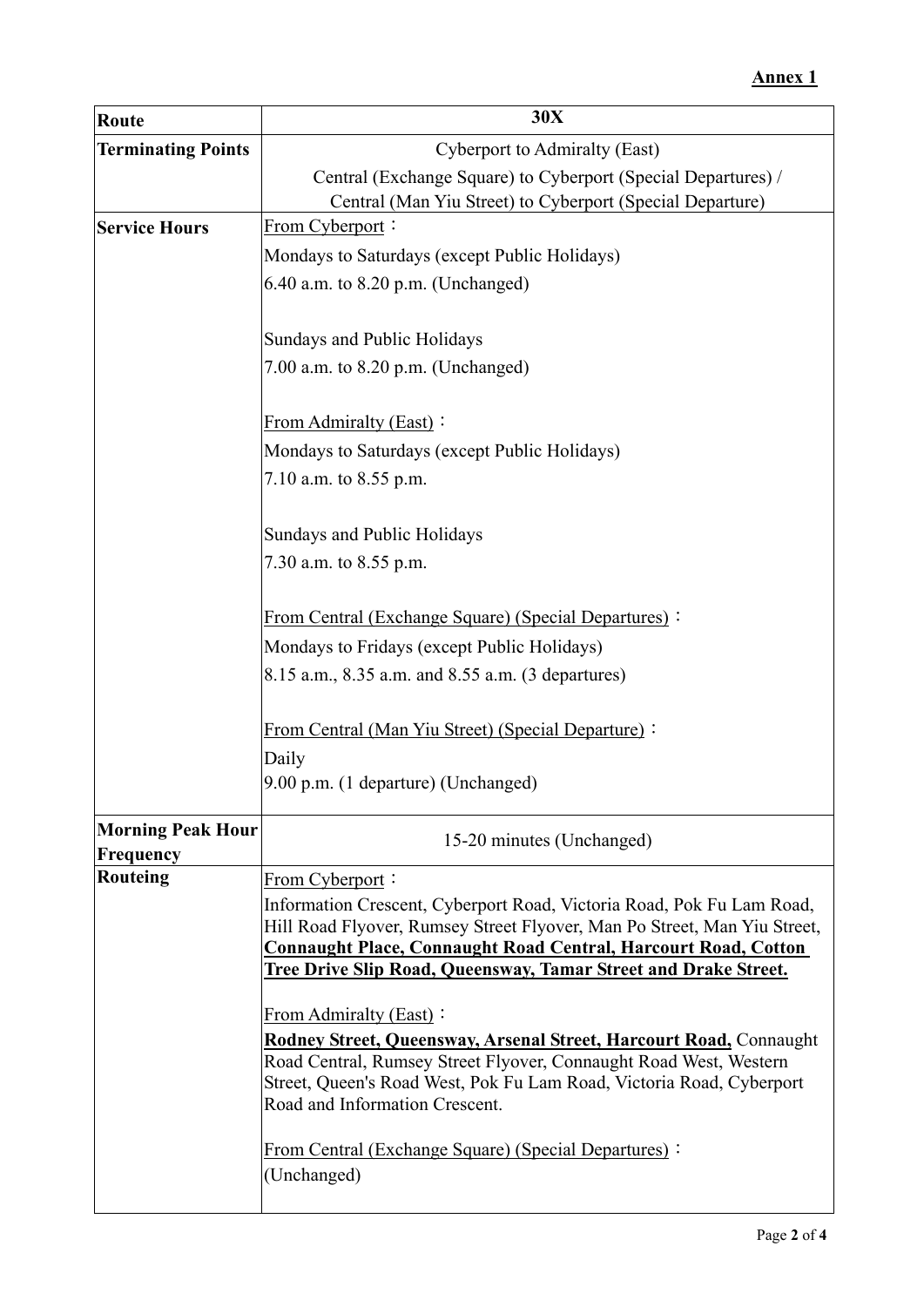| Route                       | 30X                                                |  |  |  |
|-----------------------------|----------------------------------------------------|--|--|--|
|                             | From Central (Man Yiu Street) (Special Departure): |  |  |  |
|                             | (Unchanged)                                        |  |  |  |
| <b>Full Fare per Single</b> | \$8.2                                              |  |  |  |
| <b>Journey</b>              |                                                    |  |  |  |
| <b>Vehicle Allocation</b>   | 5 Double-decker Buses                              |  |  |  |

### **Advantages**

 The proposed extension of Route No. 30X to Admiralty (East) could provide a convenient bus service between Cyberport and Admiralty, and its service stability could also be enhanced upon converting it to be operated as a non-circular route.

#### **Arrangement after the Service Adjustment**

 To tie in with the proposed route extension of Route No. 30X, the following new en-route stops will be arranged to replace the existing bus stops.

|                        | <b>New Bus Stops</b>                                                 | <b>Suspended Bus Stops</b>            |  |  |  |  |  |
|------------------------|----------------------------------------------------------------------|---------------------------------------|--|--|--|--|--|
| <b>Admiralty Bound</b> |                                                                      |                                       |  |  |  |  |  |
|                        | 1. Connaught Place outside General Post 1. Central (Exchange Square) |                                       |  |  |  |  |  |
|                        | Office                                                               |                                       |  |  |  |  |  |
|                        | Connaught Road Central near City Hall                                |                                       |  |  |  |  |  |
| 3.                     | <b>Admiralty (East) Bus Terminus</b>                                 |                                       |  |  |  |  |  |
| <b>Cyberport Bound</b> |                                                                      |                                       |  |  |  |  |  |
|                        | 1. Admiralty (East) Bus Terminus                                     | Man Yiu Street near Two International |  |  |  |  |  |
|                        | Connaught Road Central near Statue Square                            | <b>Finance Centre</b>                 |  |  |  |  |  |
|                        |                                                                      | Central (Exchange Square)             |  |  |  |  |  |

 The existing passengers of Route No. 30X can enjoy the newly introduced two-way section fare when travelling from Cyperport to Central, while the fare remains unchanged (\$7.7). Details are as follows:

| Origin                 | <b>Destination</b>     | <b>Alternative</b>                | Fare   |
|------------------------|------------------------|-----------------------------------|--------|
| Between Cyberport      | Central                | Alight at Connaught Place outside | \$7.7# |
| and Pok Fu Lam         | <b>Exchange Square</b> | <b>General Post Office</b>        |        |
| Central                | Between Cyberport      | Board at Connaught Road Central   | \$7.7  |
| <b>Exchange Square</b> | and Pok Fu Lam         | near Pottinger Street             |        |

*#To enjoy the two-way session fare, passengers must use the same Octopus or same electronic payment instrument when boarding and alighting the bus.*

### **Proposed Implementation Date**

3rd Quarter 2022